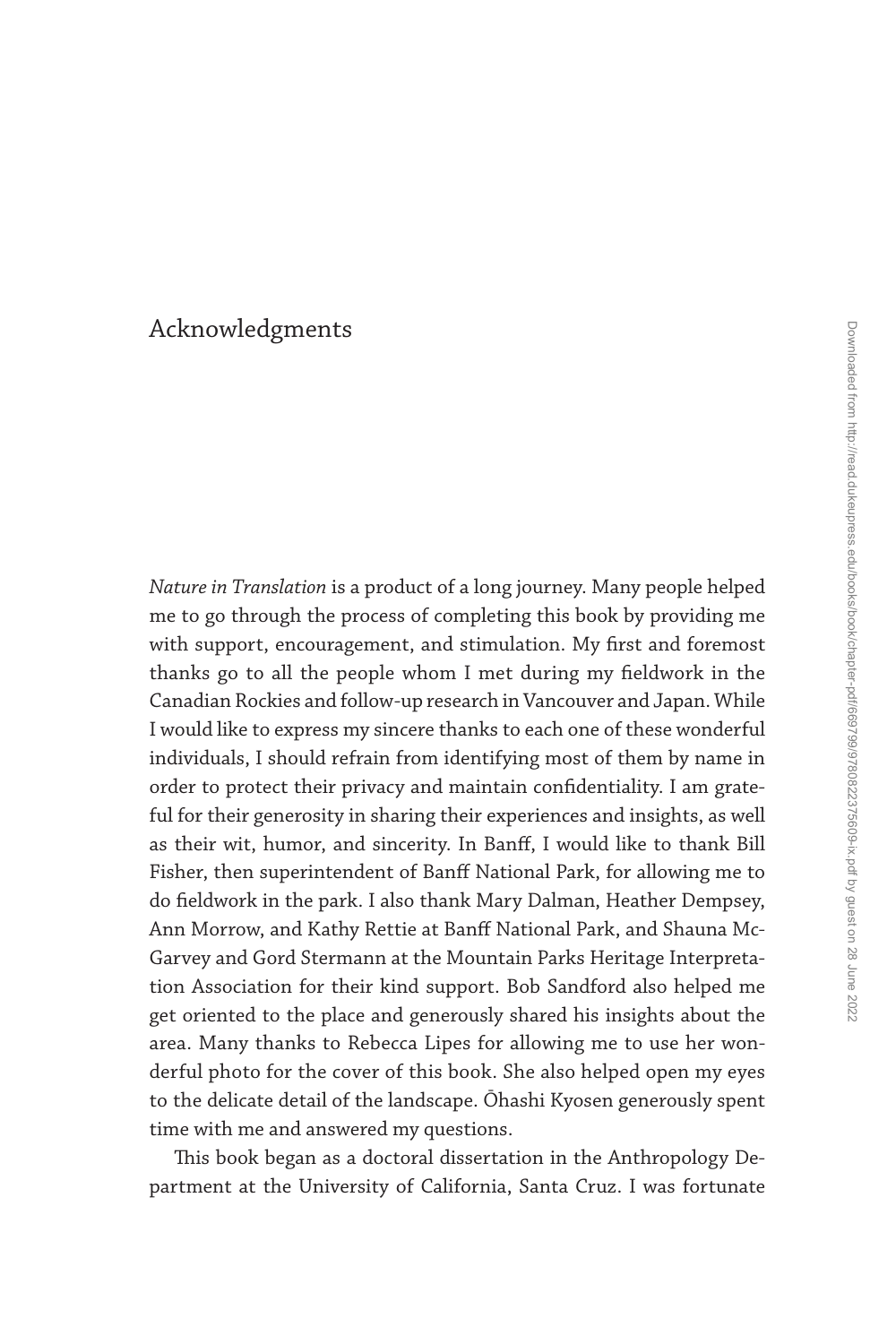to have Anna Tsing, Lisa Rofel, and Hugh Raffles as my core committee. Without their superb guidance and thoughtful encouragement, this project would never have materialized. I cannot thank them enough for their tireless support and brilliant advice. In Santa Cruz, I also learned the joy of experimenting in new ways of thinking from Jim Clifford, Donna Haraway, and Susan Harding. Their courage in exploring new intellectual terrain provided tremendous inspiration. Noriko Aso, Don Brenneis, and Alan Christy generously read parts of the manuscript and offered extraordinarily insightful suggestions and comments. This book also benefited from conversations with Timothy Choy, Bregje van Eekelen, Lieba Faier, Cori Hayden, Hiroyuki Matsubara, Scott Morgensen, Yen-ling Tsai, and Sasha Welland. I also would like to thank Ken Little and Margaret Critchlow at York University in Toronto, who helped me at a very early stage of this project. During my fieldwork in Banff, Alan and Josie Smart, Pascale Sicotte, and Julia Murphy at the University of Calgary, as well as Pamela Asquith at the University of Alberta, provided me with institutional, intellectual, or personal support.

A postdoctoral research fellowship in Japanese Studies from the Institute for International Studies and a visiting assistant professorship in anthropology at Stanford University helped me to enlarge my perspective, especially regarding Japan's position in the world. I would like to thank Harumi Befu, Paulla Ebron, Christine Guth, and Liisa Malkki, all of whom helped me tremendously while I was there. I owe special thanks to Miyako Inoue, Kären Wigen, and Sylvia Yanagisako, who read earlier versions of the chapters and gave me extraordinarily helpful comments. I completed most of the manuscript during my term as a Carson Fellow at the Rachel Carson Center for Environment and Society in Munich, Germany. I would like to thank the center's directors, Christof Mauch and Helmuth Trischler, as well as Arielle Helmick, the managing director, for creating a wonderful intellectual community there. Bridget Love and Sam Temple helped me by carefully reading the manuscript and shared the pleasant time there as fellows. Along the way, many people offered me generous support and inspiration for this project. I thank in particular Andrea Arai, Bruce Braun, Michael Hathaway, Jean-Guy Goulet, Etsuko Kato, Celia Lowe, Hideko Mitsui, Ayumi Miyazaki, Molly Mullin, and Yuko Okubo for their helpful comments and suggestions.

At the University of Toronto, I would like to thank my colleagues who have offered me intellectual stimulation and supported me in various ways. In particular, the following colleagues read earlier portions of the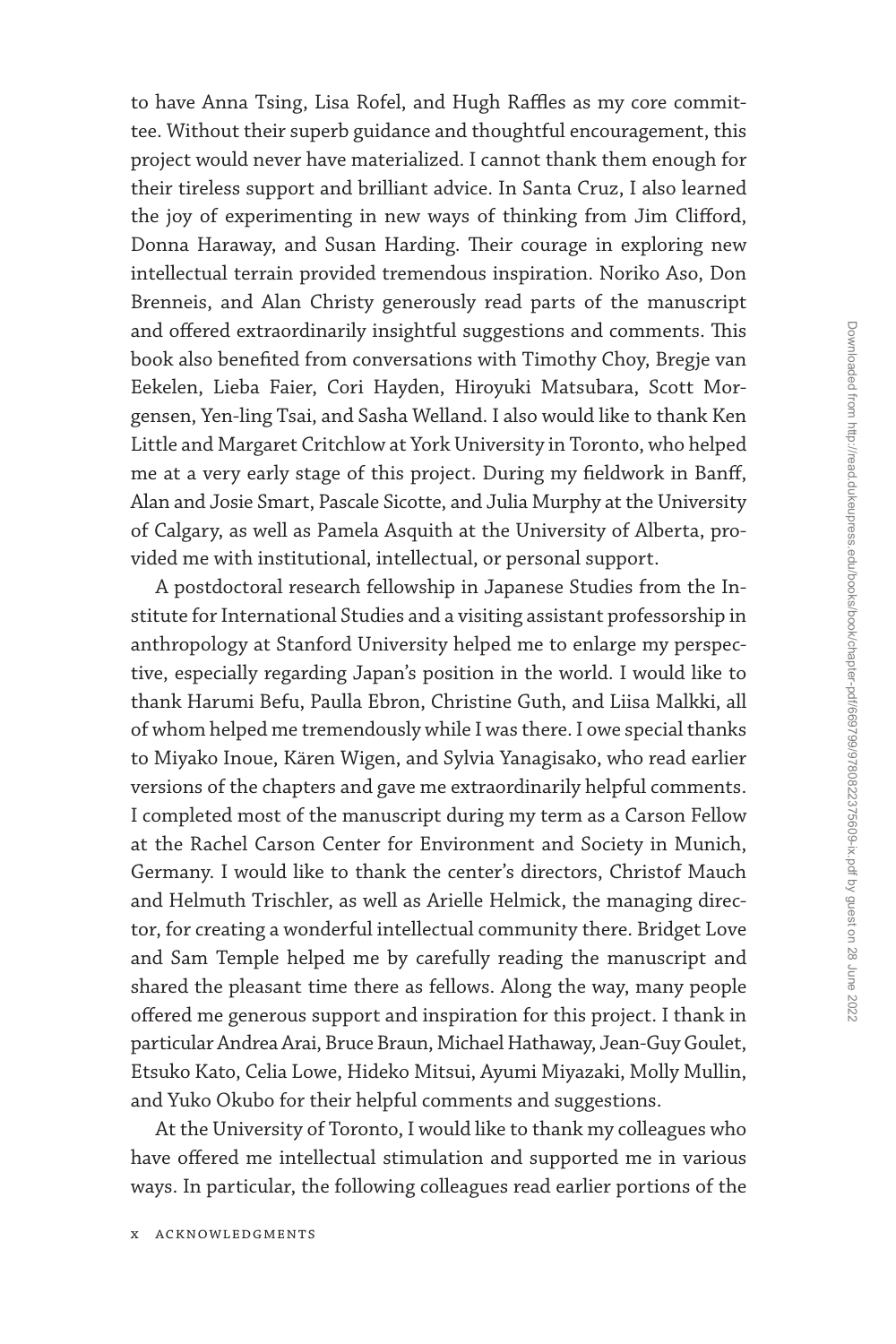manuscript, discussed parts of the project, or provided specific institutional support: Sandra Bamford, Joshua Barker, Janice Boddy, Frank Cody, Girish Daswani, Naisargi Dave, Tak Fujitani, Chris Krupa, Michael Lambek, Tania Li, Hy Luong, Bonnie McElhinny, Lena Mortensen, Andrea Muehlebach, Michelle Murphy, Valentina Napolitano, Alejandro Paz, Todd Sanders, Atsuko Sakaki, Gavin Smith, Jesook Song, and Lisa Yoneyama. I am also grateful to many student assistants who helped at various stages of this project, especially Grant Otsuki and Johanna Pokorny, who not only assisted me in the editorial process but also carefully read and critically engaged with the manuscript.

Some parts of the book were presented at several conferences and workshops, including annual meetings of the American Anthropological Association and the Canadian Anthropological Society, the Tourism-Contact-Culture Research Network, and the Social Science Research Council's Japan Studies Dissertation Workshop. Earlier incarnations of some chapters were also presented at colloquiums and work-in-progress sessions, including those at the Japanese Studies Program and the Department of Anthropology at Stanford University, Asian Studies and Canadian Studies at the University of Washington, the Department of Anthropology at Trent University, and the Sociocultural Linguistic Discussion Series at the University of Toronto. I would like to thank everyone who participated in these events and provided insightful comments.

In addition to the fellowships already mentioned, this project became possible with the generous support of the Social Sciences and Humanities Research Council of Canada Doctoral Fellowship, University of Toronto Connaught Funds, University of California Pacific Rim Research Funds, and a Matsushita International Fellowship. The University of Toronto allowed me to take a nine-month research leave to accept a fellowship at the Rachel Carson Center in 2012. I also thank the Rachel Carson Center for help with the cost of publication. I am tremendously grateful to Ken Wissoker, Elizabeth Ault, and Sara Leone at Duke University Press for their patience and generous support. I would like to extend my gratitude to two anonymous reviewers whose careful reading improved this book. I also thank Kathy Chetkovich, Jessica Neely, and Pam Kido for their wonderful editorial help on earlier versions of the manuscript.

Finally, my parents, my sister, and my partner have supported me throughout the entire process of completing this book project. This book is dedicated to my late father, who is missed beyond words. I also would